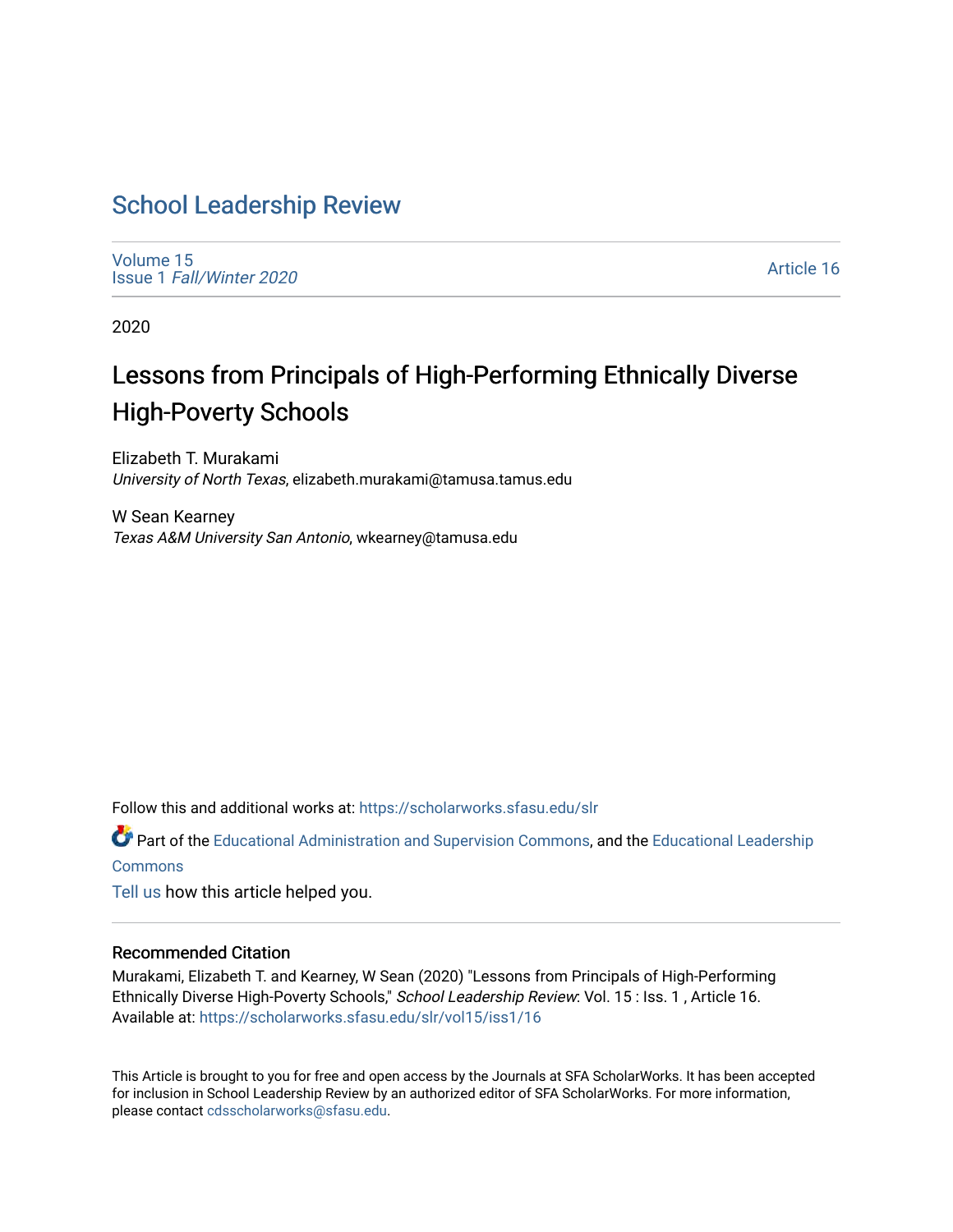# **Lessons from Principals of High-Performing Ethnically Diverse High-Poverty Schools**

*The most stressful job in the U.S. is the principalship. It is a tough job. Everybody has a lot of demands for you. So, do not forget that going in. Take time to laugh, take care of you, take care of your family, and then it is all good. –Ms. Dee, principal.*

In 2019, a report from the National Center for Education Statistics (NCES) (de Brey, Musu, McFarland, Wilkinson-Flicker, Diliberti, Zhang, Branstetter, & Wang, 2019) examined the educational status and trends of racial and ethnic groups in the United States (U.S.) recognizing that public schools serve a wide range of racial/ethnic student diversity. The COVID-19 pandemic revealed the challenges faced by students, especially in high poverty schools--with the Texas Education Agency (TEA, 2020) reporting that one in ten students (11.3 percent) in the state disengaged or were not contactable during the crisis.

Prior to the pandemic, deBray and colleagues (2019) showed that the percentage of Hispanic school-age children increased from 16 to 25 percent between 2000 and 2017. Hispanic and Black children also showed the highest percentage of families in poverty in the country (26 and 31 percent respectively) in comparison to White children (10 percent). In relation to academic achievement, NCES data measured the White-Hispanic and White-Black gaps in Reading and Mathematics for students in grades 4 and 8. The indicators show that Black and Hispanic students continued to lag behind Whites by at least 19 points, showing little improvement since 1990 (de Brey et al., 2019).

In this study we examine the experiences of three principals in south central Texas serving a large Hispanic student population. Our research questions were twofold: RQ1: How do leaders build individual and organizational capacity in highneeds schools? and RQ2: What can principal preparation programs do to better prepare aspiring principals to successfully lead high-need schools? This study focuses on the importance of school leaders generating high performance among students in schools with a high representation of students of color, and a high number of families with low-socioeconomic circumstances. Although concerns related to underperforming students in high-need schools have been a priority in past decades, little has been documented about how school leaders can foster successful performance among students in these specific schools.

### **Conceptual Framework**

Reeves (2004) theorized that schools with 90/90/90 characteristics (90% ethnic minority, 90% economically disadvantaged, and 90% academically successful) may be worth researching. He and his research group observed over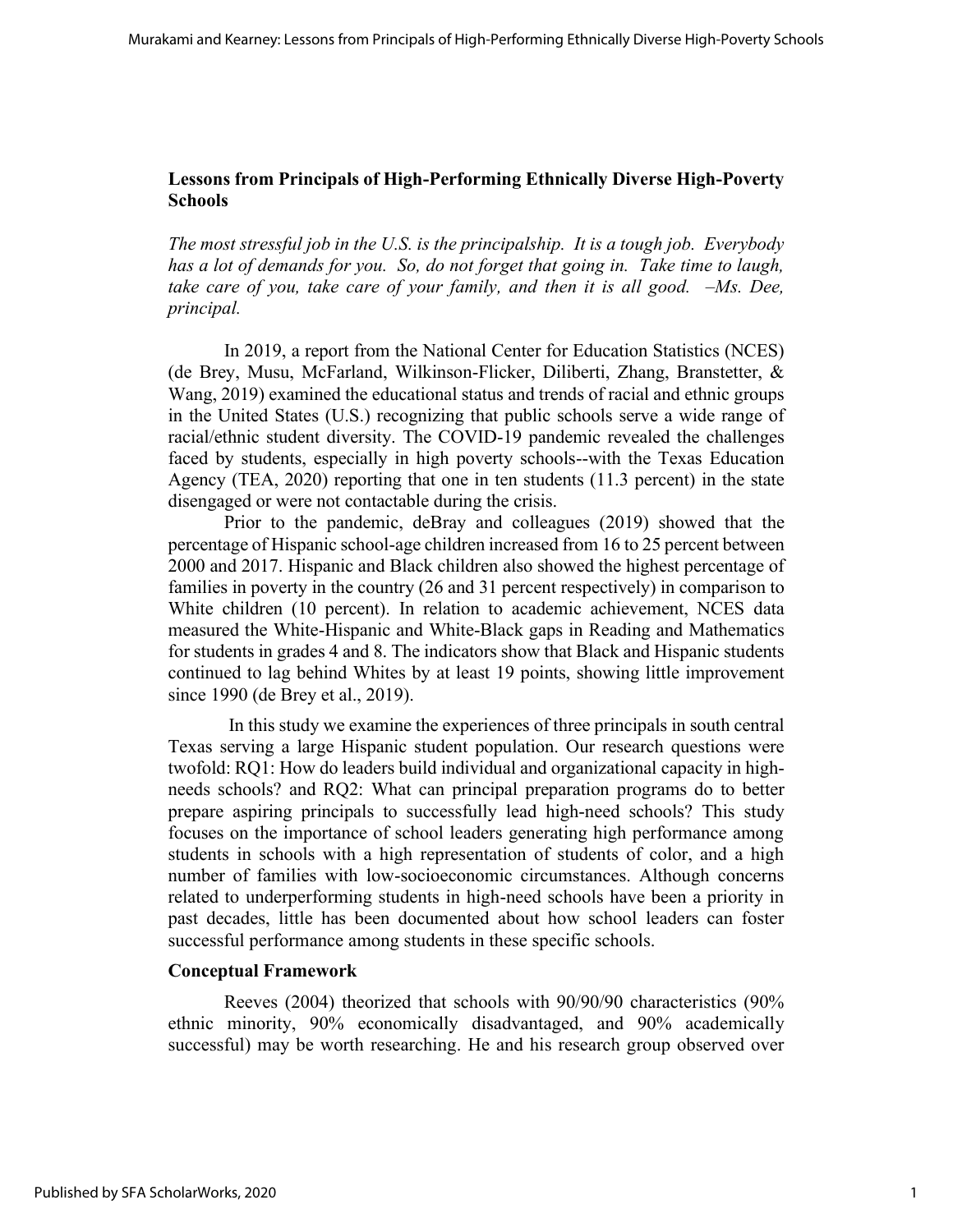200 schools and 130,000 students primarily in Wisconsin. He challenged the "inextricable relationship between poverty, ethnicity, and academic achievement" (p. 2), stating: "I do not claim that the 90/90/90 research and its many counterparts in the literature are perfect. I only suggest that the risks of this research being wrong are minimal…while risks if the research is correct and ignored are grave" (p. 19).

Since we prepare principals to serve in a high-need region, (authors, 2011, 2012, 2018, 2019), we have explored Reeves' work as part of our principal preparation program. This framework has been used for our research for the past 10 years. Once every 3 years we conducted an analysis of approximately 700 public and charter schools in south central Texas to identify schools with high poverty rates who serve students of color and have demonstrated high levels of student achievement. We have repeated this study 3 times. In the first study, 15 schools met the 90/90/90 threshold as established by Reeves (2004). In the second study 12 schools were identified that met these criteria. For each of these studies, school leaders of identified campuses were invited to participate in semi-structured interviews. The current research represents the third cycle of our investigation into high performing high poverty schools serving students of color in south central Texas.

#### **Review of Literature**

Principals have faced challenges related to improving educational outcomes for students of color in poverty (Almy & Tooley, 2012; Author, 2012), and struggle in establishing sustainable conditions for student performance. Currently, 50.7 million students are enrolled in public elementary and secondary schools in the United States according to NCES data (Hussar et al., 2020). Fourteen percent of the U.S. population has income below the poverty level, and approximately 21 percent of school-age children are identified as coming from families living in poverty (Hussar et al., 2020). American Indians and Alaska natives are among the poorest (27 percent of American Indians and Alaska natives had income below the poverty level), followed by African Americans (25.8 percent) and Hispanics (23.2 percent) (Macartney, Bishaw, & Fontenot, 2013).

Poverty and equitable educational opportunities have long been an area of concern, given that about 25 percent of schools in the United States serve student populations in which 75 percent of students are eligible for free or reduced-price lunch (Authors, 2014, 2018; Anyon, 1981; Rist, 1970). Even though free or reduced lunch is not a precise indicator of poverty, states like Texas continue to show a higher average of poverty (NCES, 2015). Poverty also reflects a generational lack of education. The Condition of Education report in 2020 (Hussar, et al., 2020), showed that nineteen percent of students around the nation had families who completed only high school, with nine percent of children living in households where no parents completed high school. Principals serving high-need schools in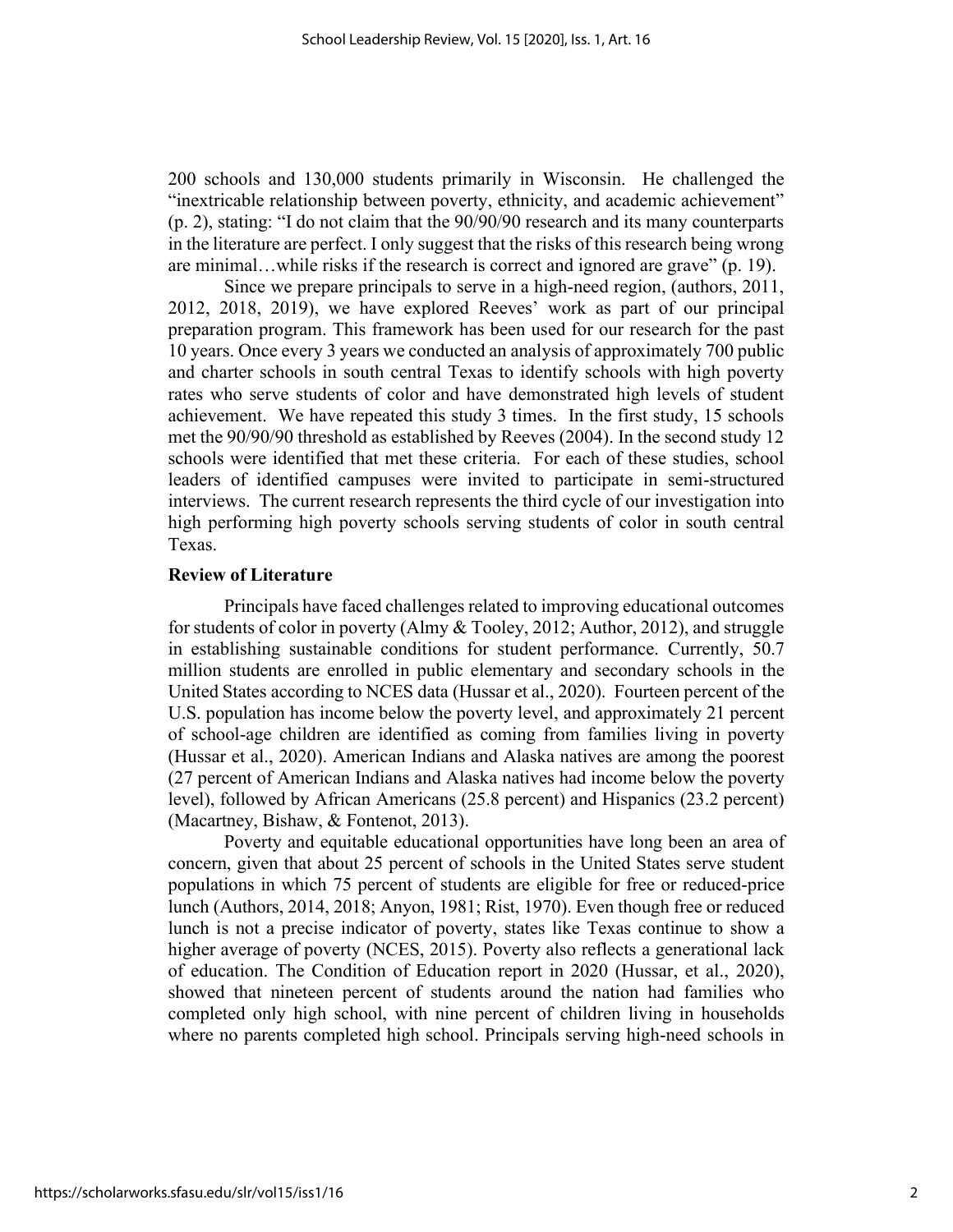Texas are likely to work in schools receiving Title I Priority Schools (TTIPS) (Texas Education Agency, 2016b), a grant supporting schools with 40 percent of students or more are from low-income households. All schools in this study received Title I funds.

Leadership of high-poverty schools include research focusing on schoolwide results (Chenoweth, 2007; Herman, et. al, 2008), as well as the performance and satisfaction of these professionals (Gurr, Drysdale, Clarke, & Wildy, 2014). There are many areas in which educational leaders can positively affect change including: student and community characteristics, student performance, parental involvement, professional development, and teacher retention. Duke (2014) stressed that leading a high-needs school requires such a multifaceted and diverse approach where principals communicate a clear vision and work with teachers to improve school climate and instruction--with variables based on campus need and leader's knowledge and skills (Duke, 2014; Author, 2012).

Interventions to address the priorities of high-need schools include strong data-based decision-making, performance monitoring, professional development, enhanced community engagement, improvement of staff, examination of learning time, and the improvement of English Language Learning (ELL) strategies (Hess  $\&$ Kelly, 2007; Orr, 2006). Many interventions include investments in recruiting, preparing, or changing leaders' skills and practices. Considering the important role educational leaders play in leading change initiatives, the preparation of school principals is a key element in the improvement and sustainability of schools.

### **Methods**

We employed a case-study approach (Geels, 2002) seeking innovative practices to inform patterns across similar schools to inform the preparation of leaders. We examined documents, conducted campus visits, and interviewed principals recruited from high performance, ethnically diverse, high poverty schools. Ten out of 709 schools fit the criteria. Data from the state accountability reporting instrument entitled, "Accountability Ratings by Region: Region 20: San Antonio" (Texas Education Agency, 2016a) informed the preliminary screening of schools.

Through a criterion sample (Maxwell, 1996) we examined the testing and demographic data for 709 schools in this region to search for high performing, high poverty, campuses serving students of color. We found that among the 709 public and charter schools within ESC 20, no schools presented 90 percent academic success when they had 90 percent poverty rates and 90 percent non-white student populations between the years 2017-2018. The only variable missing in the equation was the 90 percent high-performing index. However, when adjusting all categories to 85 percent (we similarly adjusted the threshold for high student of color population and high poverty to 85%), we identified 10 schools that met the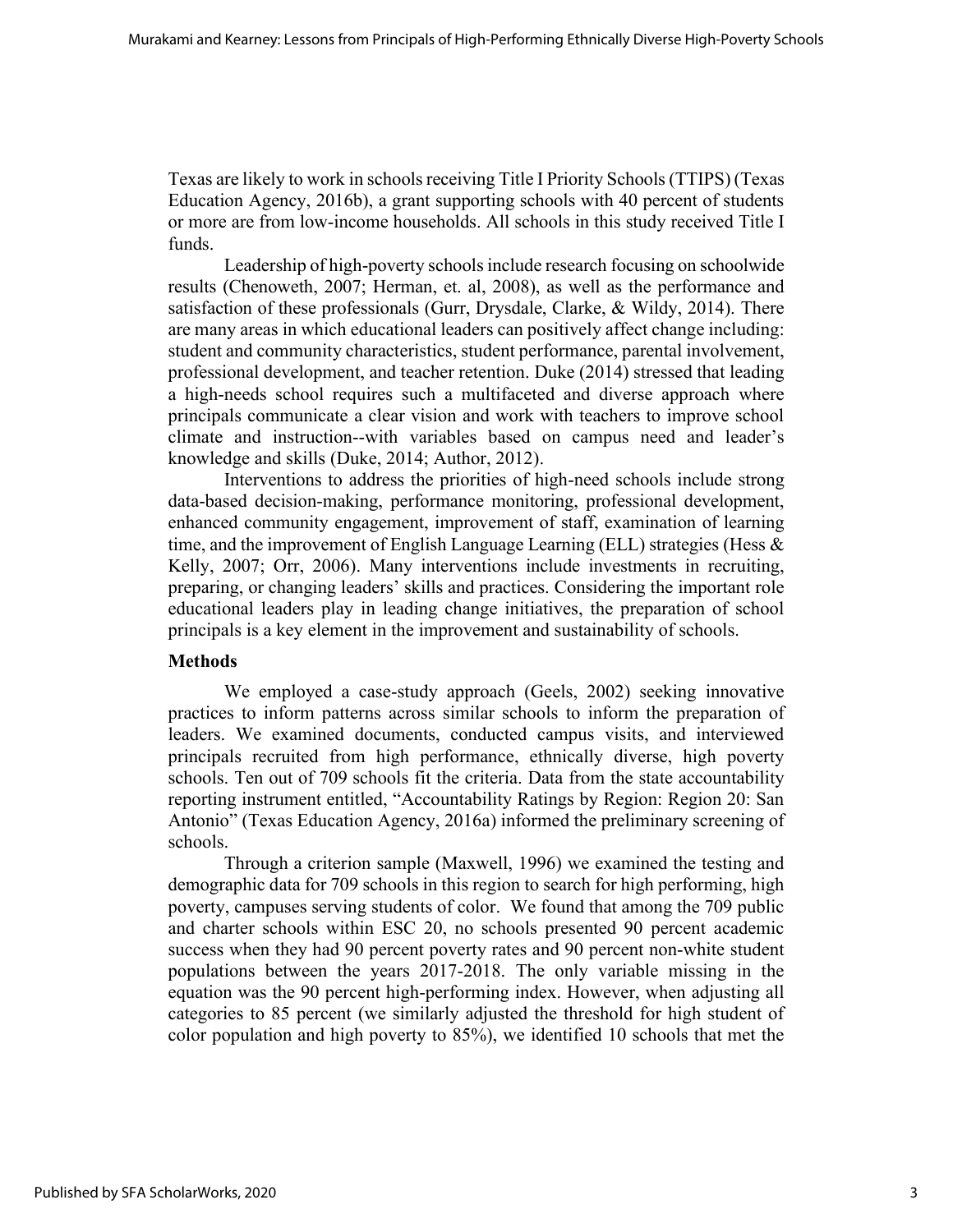selection criteria. Each of these principals was invited to participate in interviews and campus visits and three  $(N=3)$  agreed to do so.

#### **Participants**

The participants represented a cross section of gender and ethnicity and represented the gender/ethnic demographic characteristics of their school communities. School visits included one interview with each principal (3), a snowball sample of teachers  $(N=7)$  in corresponding high-performance subjects (reading, science, or math), and parents (English speakers) from corresponding teachers' classroom students (N=6). For this study, we report on the interviews conducted individually among principals. Table 1 shows some characteristics of the schools and principals included in this study:

| Principal           | <b>Type of</b><br><b>School</b>       | Gender | Principal<br><b>Ethnicity</b> | Number<br>of<br><b>Students</b> | Ethnicity<br>of<br><b>Students</b>                 | Econ.<br>Disadv. | High<br>Performance<br><b>Subjects</b> | <b>Title I</b><br>Federal<br><b>Funds</b> |
|---------------------|---------------------------------------|--------|-------------------------------|---------------------------------|----------------------------------------------------|------------------|----------------------------------------|-------------------------------------------|
| Ms.<br><b>Agnes</b> | Public<br>Elementary                  | F      | Hispanic                      | 390                             | Hisp<br>98.7%<br>A Am<br>$.5\%$<br>White<br>$.5\%$ | 94.4%            | Reading/<br>Science/Math               | Yes                                       |
| Ms. Dee             | Public<br>Charter<br>Middle<br>School | F      | African<br>American           | 188                             | Hisp $69%$<br>A.Am<br>26.6%<br>White<br>3.2%       | 93.6%            | Math                                   | Yes                                       |
| Mr. Cobb            | Public High<br>School<br>Magnet       | M      | Hispanic                      | 379                             | Hisp<br>92.%<br>A.Am $4\%$<br>White 2%             | 86%              | Reading/<br>Science/Math               | Yes                                       |

Table 1. Selected High-Need Schools principals in the south-central Texas region

Source: Texas Education Agency (2016a).

Ms. Agnes has been principal on her campus for 3 years. She grew up in the same neighborhood which her campus serves. The school has 390 students in kindergarten to elementary grades. The average years of experience for teachers on this campus is 13 years (Texas Education Agency, 2016a). Hispanics are the majority population in both the school (98%) and the community (89%). The estimated median household income among families is \$30,153; however the cost of living index in the area is 14 percent lower than the US average (City Data, 2017). Only 12 percent of the population over 25 years of age hold a bachelor or higher degree.

Ms. Dee has been the school principal for 15 years. She was previously a teacher in the same attendance zone and saw leading a charter school as an opportunity to make a difference as a campus instructional leader. The average years of experience for teachers on this campus is 8 years (Texas Education Agency, 2016a). The school is 69 percent Hispanic and the community, 65 percent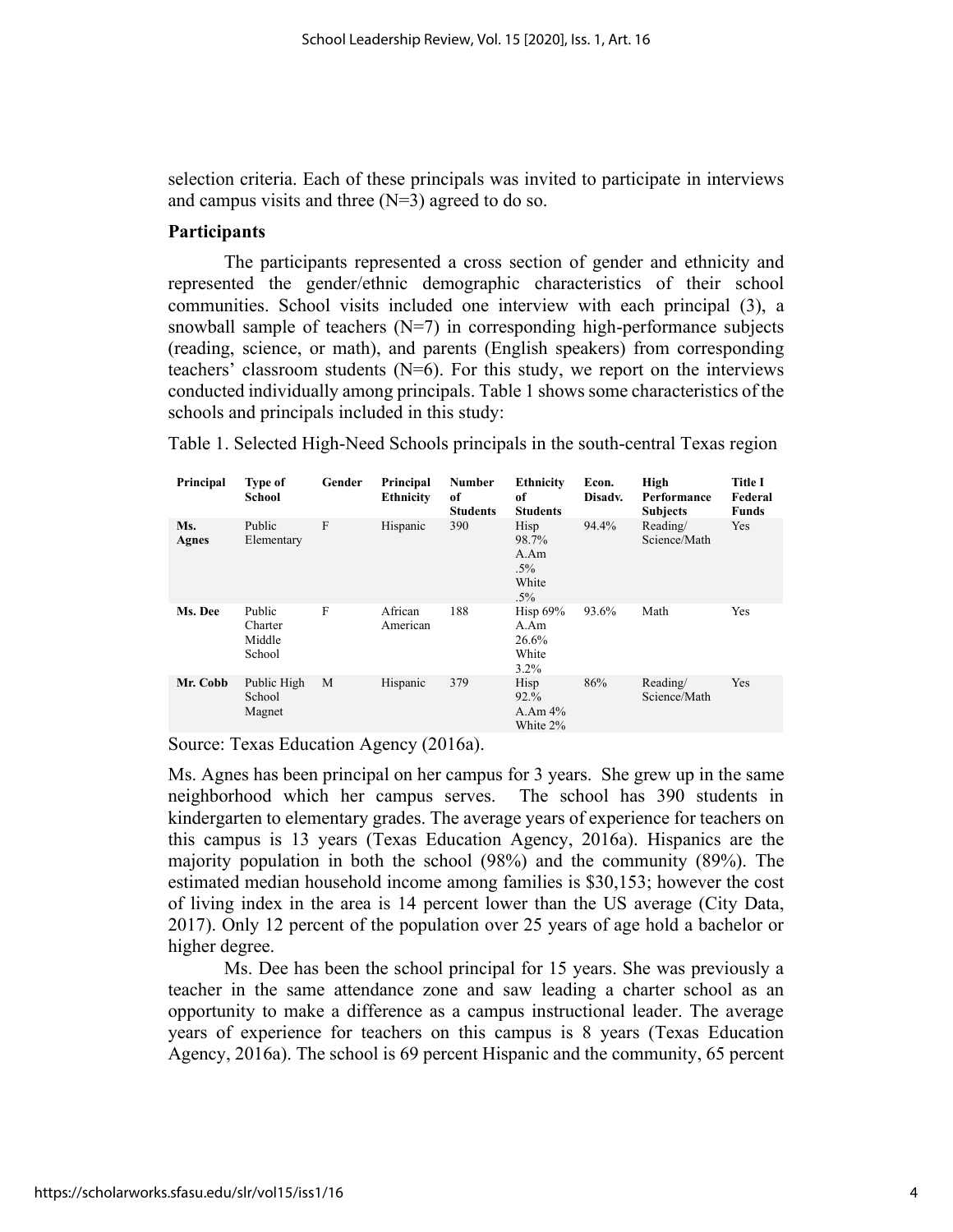Hispanic. The cost of living index in the area is lower than the US average. The estimated median household income is \$41,430. Twenty one percent of the population over 25 years of age hold a postsecondary degree or higher.

The principal at the public/magnet high school, Mr. Cobb, has been a principal for 12 years in the same district with experience in Middle and High Schools. This school is public, but it is set up to focus on targeted subject disciplines. They accepted applications from students from any area of the city. The school ranks number 13 in the city with its current focus on pre-law and pre-med career paths. The average years of experience among teachers on this campus is 7.5 years (Texas Education Agency, 2016a). The school is 92 percent Hispanic, but the community is a broader mix with 49 percent Hispanic, 36 percent White, and 11 percent African American residents. The estimated median household income is \$224,753, reflecting a wide disparity in this zip code between multi-million-dollar homes in a Historic district juxtaposed with low-income rental housing.

### **Data Analysis**

Interview and observations as well as a collection of school and state documents were analyzed separately by each researcher (i.e., using first and second coding processes that included the promotion of success among students, structures for learning, and opportunities for learning among teachers, students, and parents). The interviews and observation notes were cross analyzed to inform themes that emerged endemically from the data for reliability and trustworthiness. Common themes in the analysis considered: (a) the principals' acquired knowledge in leading ethnically-diverse, high-poverty environments; (b) how to hire, train and recruit teachers that can be successful principals in high-need schools; (c) models of expectations for teaching quality, structures and policies; and (d) leadership strategies and structures for student learning. Codes were woven together, following Saldaña's (2009), *integrative theme* concept "weaving various themes together for a coherent narrative" (p. 140), where each school leader's contribution was reported in the findings in relation to his/her ability to generate innovation related to high performance in highly diverse, high-poverty schools. Due to the study's design, generalization is limited to schools in similar contexts. Following we share the findings related to learning and leadership.

### **Findings**

The principals talked about the importance of setting the tone for high expectations early and creating a culture of learning on campus. They did not emphasize changes based on academic disciplines. Instead, they had a broad perspective about learning. Hattie (2009) supported this idea when analyzing the multiple ways required to organizing the environment for learning. As Mr. Cobb put it: "My initial intentions when I entered not only this campus but all the campuses I worked on, is to set the tone and the expectations for what I'm looking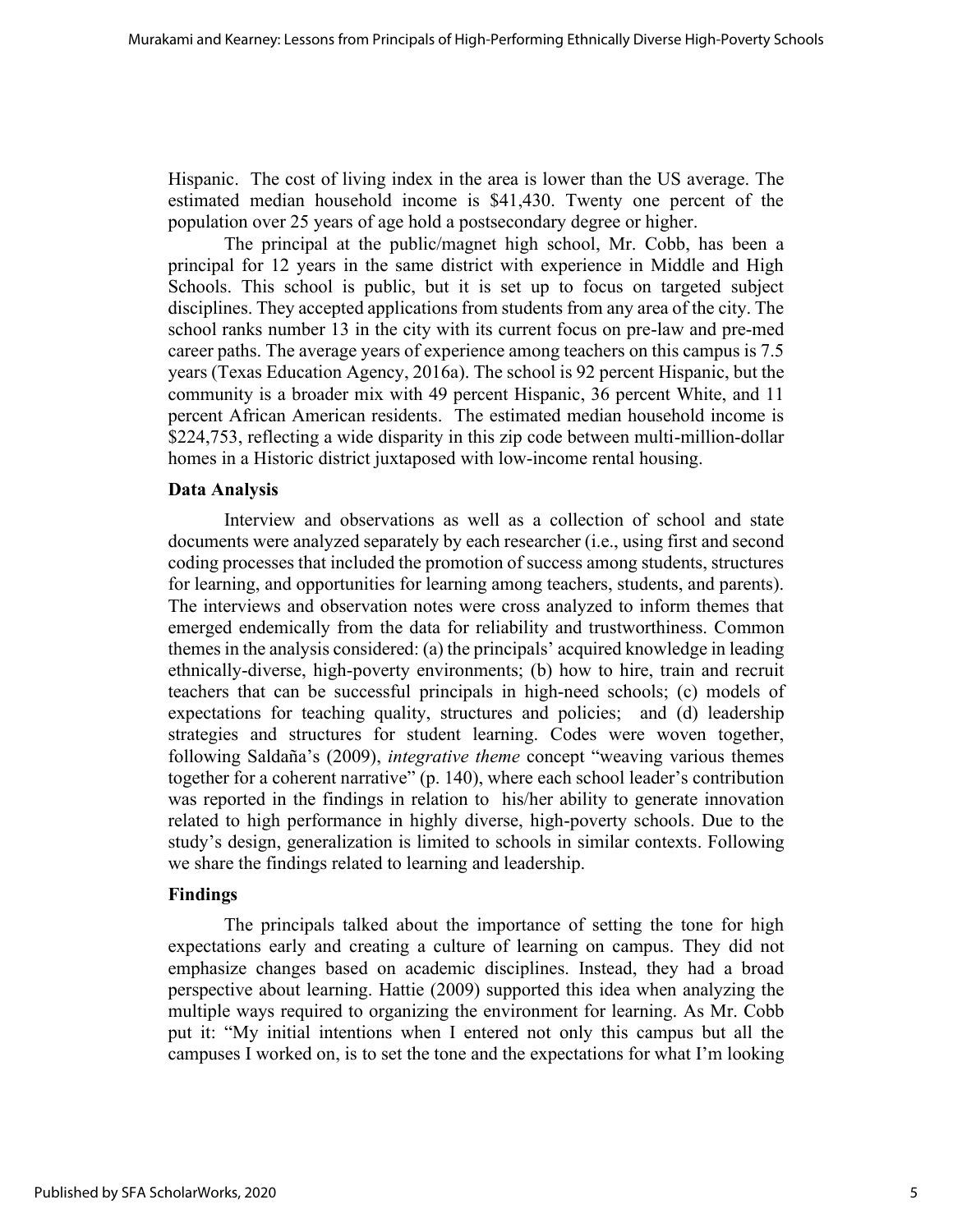for as a principal." Mr. Cobb perceived the need to generate a campus culture with articulated and shared core values:

As a leader working with adults to make change happen, I need to be collaborative, but at times, just cooperative. I am a teacher at heart, but I treat teachers in core and elective disciplines, the same--as professionals. I value *Respect, Integrity, and Teamwork*, and I create a culture of learning to meet and exceed any goals that are set for us.

Setting structures conducive to learning are paramount, especially in providing a guiding vision and goals for the campus. Mr. Cobb emphasized that in relation to student academic success, "you know what needs to happen before getting district support. You don't have to have the district tell you what to do." Indeed, Hattie (2009) confirmed the importance of developing supporting structures for learning, especially for teachers. Ms. Agnes' reputation for creating structures, especially with student safety or discipline preceded her. Teachers who knew she was going to be the school's new principal had heard that she was very supportive of teachers and enforced structures. She stated: "You cannot get to the instruction or to the academic part of things until you get to the order of your campus. You are going to think, 'Well that did not have anything to do with learning or improving your scores, but it does!" One of Ms. Agnes' first changes related to student safety during dismissal:

I had to mediate with a parent because…I had organized dismissal…well that's a long line. I said, "Ma'am, but you know what? I would want to stay in line if I knew that my kid was in a safe spot. I would be ok with being in the line." I don't think that line is really an issue. I think that safety comes first. I know that sounds silly and you're thinking: How does that help academics? —but it helps with order, it helps with structure, it helps with your teachers trusting you.

The principals saw the importance of setting the tone through structures that would promote learning. Indeed, [Author], (2014) argued that high-need areas require leadership that brings in "pride, high expectations, and positive motivation" (p. 94). Principals were proactive in creating structures for student support. These principals were also focused on involving teachers in establishing the school as part of the community.

### **Adapting Structures and Policies**

School change cannot be accomplished on the shoulders of the principal alone. The support of school and community constituents is key. One principal discussed her concern as teachers begun to lose touch with their school community. The neighborhood had changed, with more affluent families having moved out. Ms. Dee involved teachers in small advisory groups of families. She said: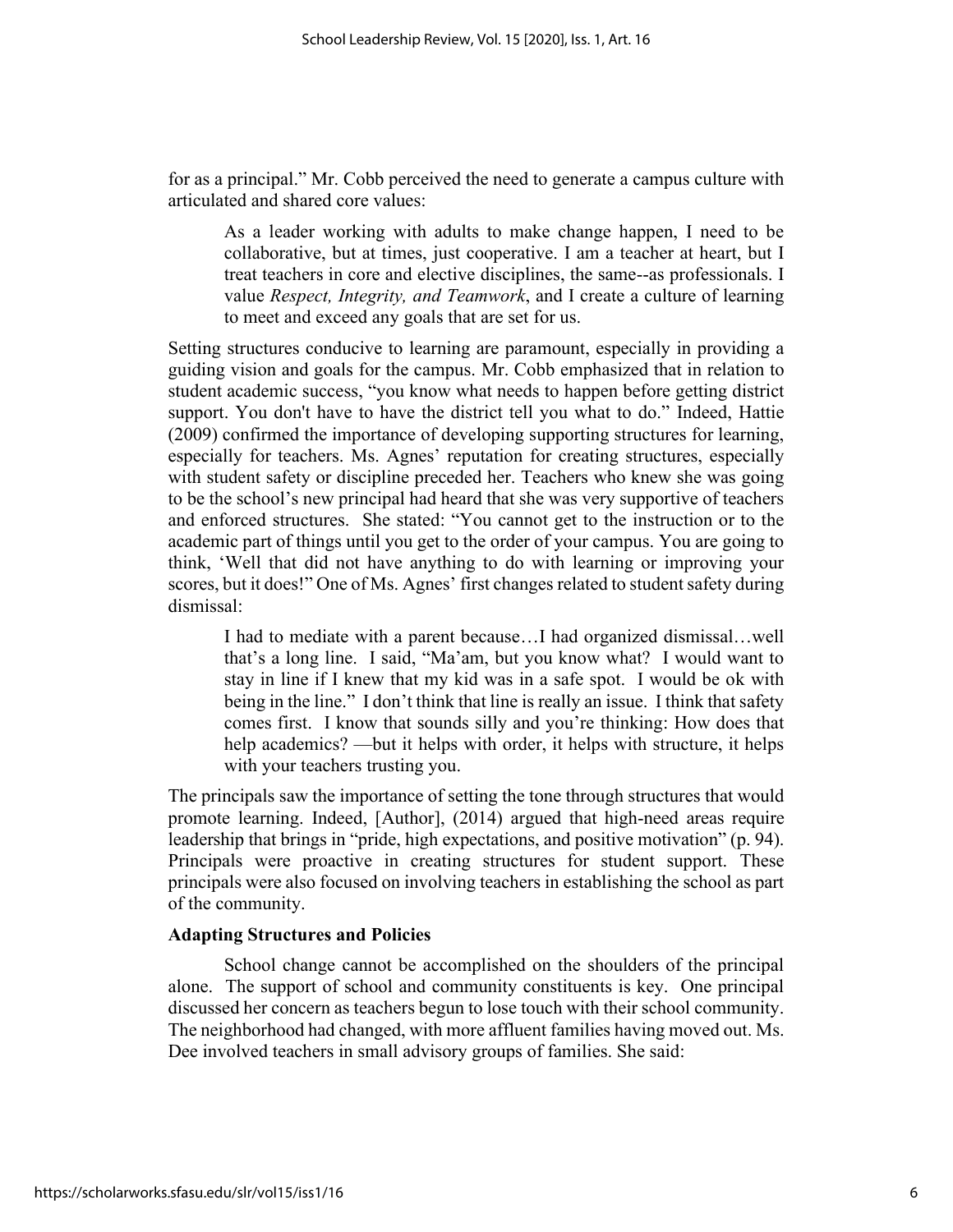Each teacher has a small group. We try not to have more than 13 per teacher. That's your family. You know their birthdays, and you plan for their future based on their needs, whether physical, sometimes academic.

Many of the parents were once students in the school and participated in the lives of current students. Parents shared a sense of pride and recognition towards dedicated teachers. One parent recognized how, "attentive and caring the teachers were to the children and the community." Teachers were supportive of the principal's initiatives, especially in relation to safety. Ms. Agnes talked about strategies planned during Professional Learning Communities in relation to changing schedules to accommodate student needs:

We changed the schedule so that teachers have a 90-minute break as a team to look at data. How do we know our kids are learning? How do you truly know whether they're getting it or not? Now we follow up on teaching strategies for specific student challenges and monitor plans for the nineweek benchmarks. The teamwork generated excitement and we can't wait until the end of the nine weeks.

Mr. Cobb added, "I am not afraid to fight to change things that need to be changed in policy or procedures." In order to rebuild processes for school improvement, the principals invested in small structural and policy steps that had been either not enforced or abandoned. Their work included faculty members, central office leaders, and their community, creating a collective movement focused on school improvement.

### **Building Relationships**

Principals showed intentionality in building relationships, which they described as essential in improving high-need schools, especially in promoting teachers' knowledge. Teachers in Ms. Dee's school were recognized by parents for their dedication, especially when learning was challenged by the parents' limitations. Teachers demonstrated dedication to supporting children with socioeconomic needs. These principals were actively involved not only in teacher development, but also in individual students' lives in order to understand their academic and family needs. Ms. Agnes said:

I try to lead by example and when people ask me where I'm from, I get kind of excited cause I came from poverty, and I came from probably a chance of nothing and I'm able to show my kids and be an example.

Mr. Cobb emphasized building authentic life experiences with students:

It's important for you to talk to your students, it's important for them to hear you on the PA, it's important for them to see your car in the parking lot, it's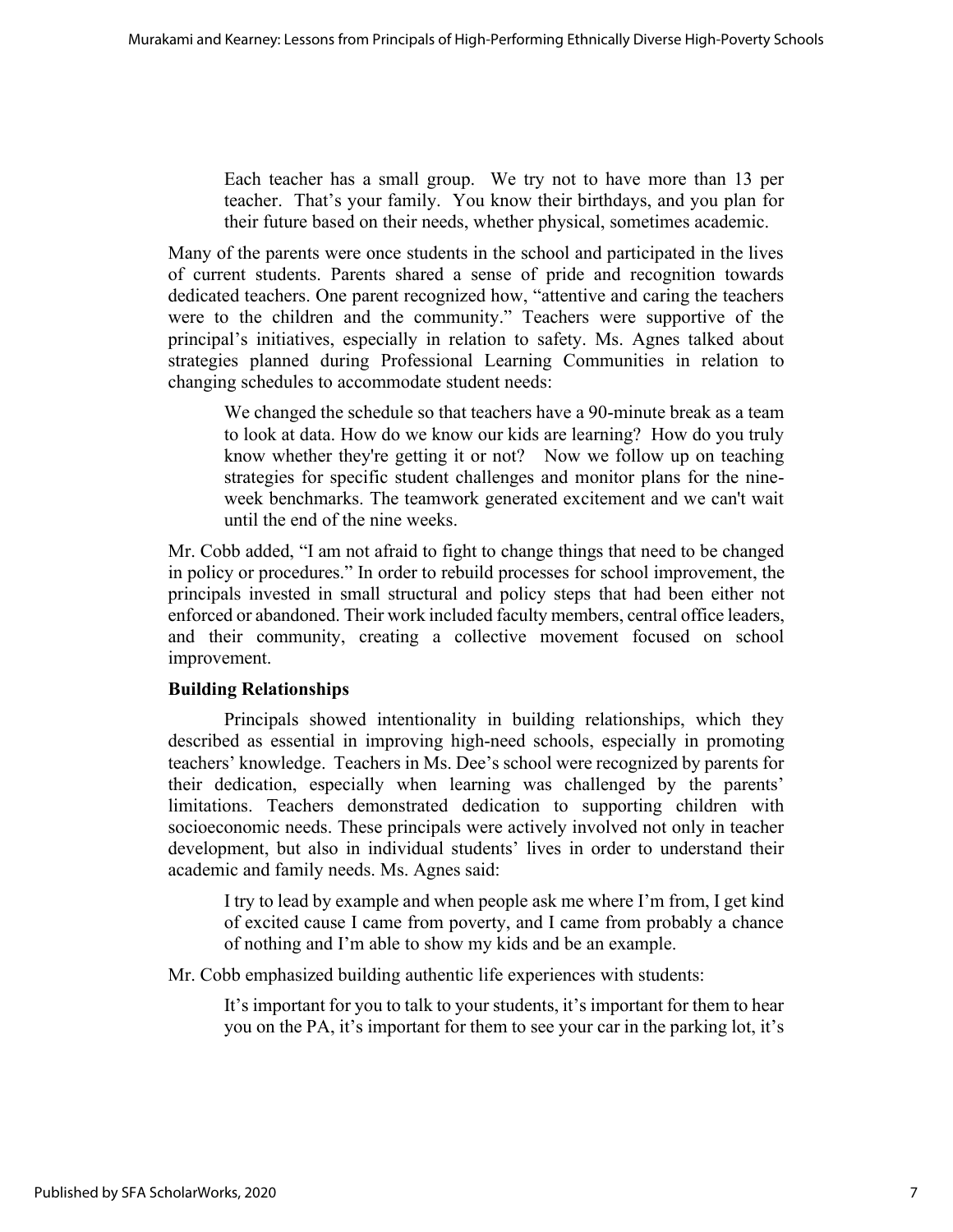important for them to see you, to know that you're available to listen and serve their needs. Relationship building is key.

Mr. Cobb's office was decorated with students' and parents' notes, testimonies of parental and student recognition for different events in their academic life. Parents could see the many cases in which teachers and principals supported students in challenging situations. For the principals, leadership with an intentional relationship included collaborating with teachers in building processes and procedures, building parents and community collaborations, providing high quality professional development, creating familial groups with teachers and students, and sustaining authentic connections with the community.

#### **Developing a Learning Culture**

A school culture that advocates for students provided an environment conducive to learning and positively affected academic performance. Mr. Cobb said that oftentimes the emphasis is on failure, with many students coming in already expecting to fail:

Students call themselves dropouts! (They would say), 'Well sir, we're just dropouts.' (And I would say), 'You're a drop IN because you're here. As long as you're here in this building, you're going to make it.'

Mr. Cobb was the principal of a magnet high school – where an intentional vision of success was articulated for students. One of the teachers stated that, "Having students succeed is necessary in order to promote them to college and develop a passion for learning." Mr. Cobb did not state testing pressures or limitations to explain the success. Instead, he was looking to remove policies that did not work, which he then worked to change in order to enhance teachers and students' learning. Building trust was crucial to changing the campus culture. As Ms. Agnes put it:

One of the cool things that I like about one of my  $5<sup>th</sup>$  grade teachers is that she just goes full force, talking to parents to put excuses aside. We have to be careful with coming on too strong, but at the same time we can't nurture complacency. "What are your expectations?" What do you want for your child?" She can get almost every one of our kids to pass the state tests, but you have to allow her to be assertive, you have to trust her and you have to stop making excuses for children.

Principals in these schools demonstrated advocacy when working in high-need schools. Ms. Agnes emphasized how easy it is for students to conform to a culture of low expectations. It was important to break away from conformity.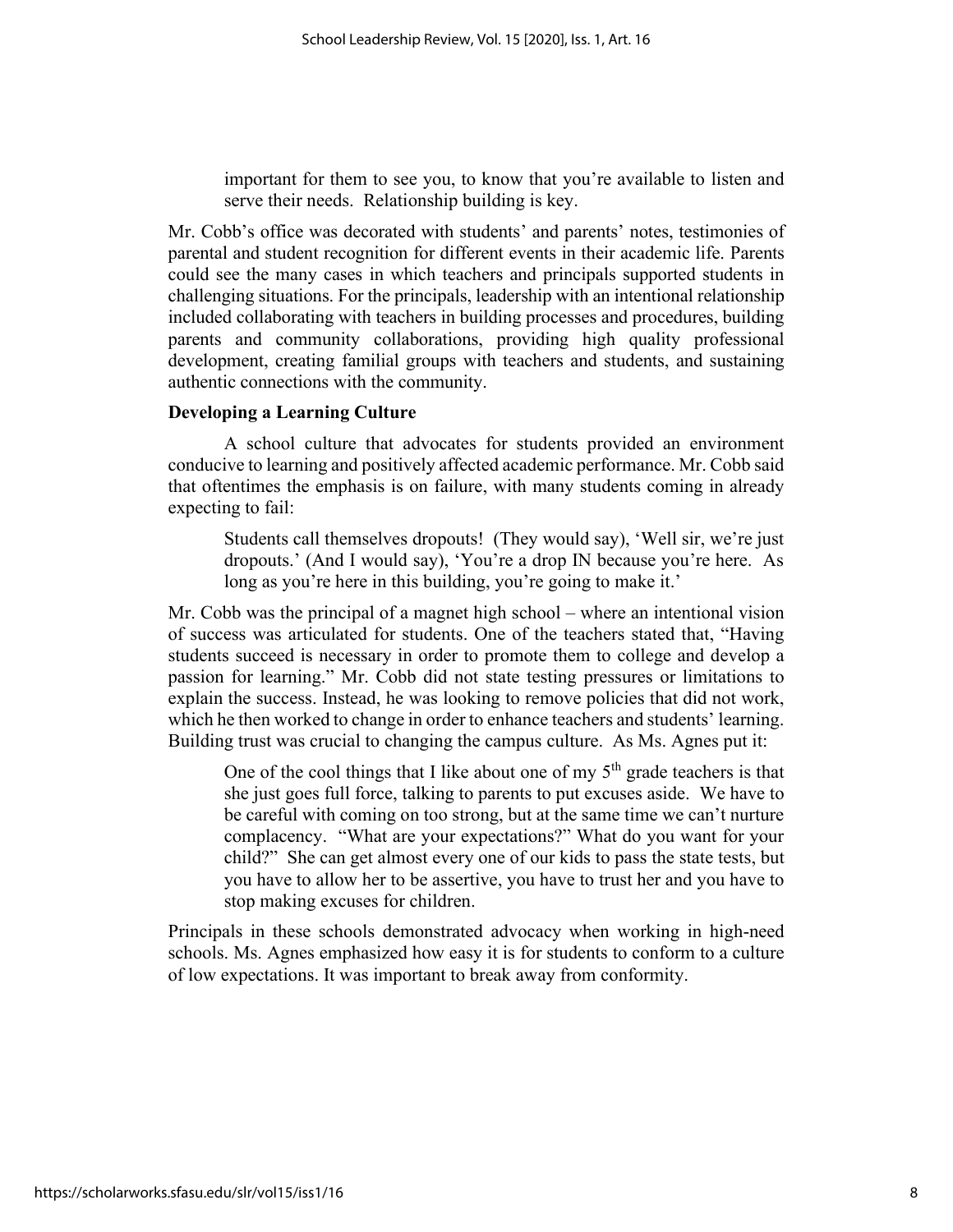# **Lessons for the Preparation of Aspiring Leaders**

The findings provided leadership lessons about building individual and organizational capacity in high-needs schools. Four themes emerged in the findings, with lessons that can be transferred to the preparation of principals (Table 2.). Following we expand on the findings as they relate to lessons for the preparation of leaders.

| Findings                                                                               | Principal Preparation<br>should<br>Programs<br>prepare aspiring leaders to:                                                                                                                                                                                                                                                                |  |  |  |
|----------------------------------------------------------------------------------------|--------------------------------------------------------------------------------------------------------------------------------------------------------------------------------------------------------------------------------------------------------------------------------------------------------------------------------------------|--|--|--|
| 1. Principals created structures conducive<br>to the promotion of learning             | a. Hire and recruit for high-need schools<br>b. Articulate non-negotiable requirements<br>with teachers and parents when serving<br>students in high-need schools<br>c. Generate cohesion and teamwork to build<br>an asset-based culture of learning                                                                                      |  |  |  |
| 2. Principals employed a collective effort<br>toward adapting structures and policies: | d. Set clear structures and policies to<br>support teachers and high expectations<br>for learning<br>e. Examine and modify structures and<br>policies in order to improve the<br>experiences of teachers, students, and<br>parents.<br>f. Involve teachers in small student<br>advisory groups for enhanced social and<br>academic support |  |  |  |
| 3. Principals focused on building<br>relationships                                     | g. Establish strong principal/student<br>relations for academic or non/academic<br>needs<br>h. Promote and model an understanding of<br>families' needs among parents, teachers,<br>and students<br>i. Relate intentionally and support<br>student/parent experiences of<br>discrimination and poverty                                     |  |  |  |
| 4. Principals developed a learning culture                                             | j. Confront stigmas and low expectations<br>among teachers and students<br>k. Examine ways to change policies that do<br>not work<br>1. Push stakeholders to break away from<br>conformity when needed                                                                                                                                     |  |  |  |

Table 2. Lessons for the preparation of aspiring leaders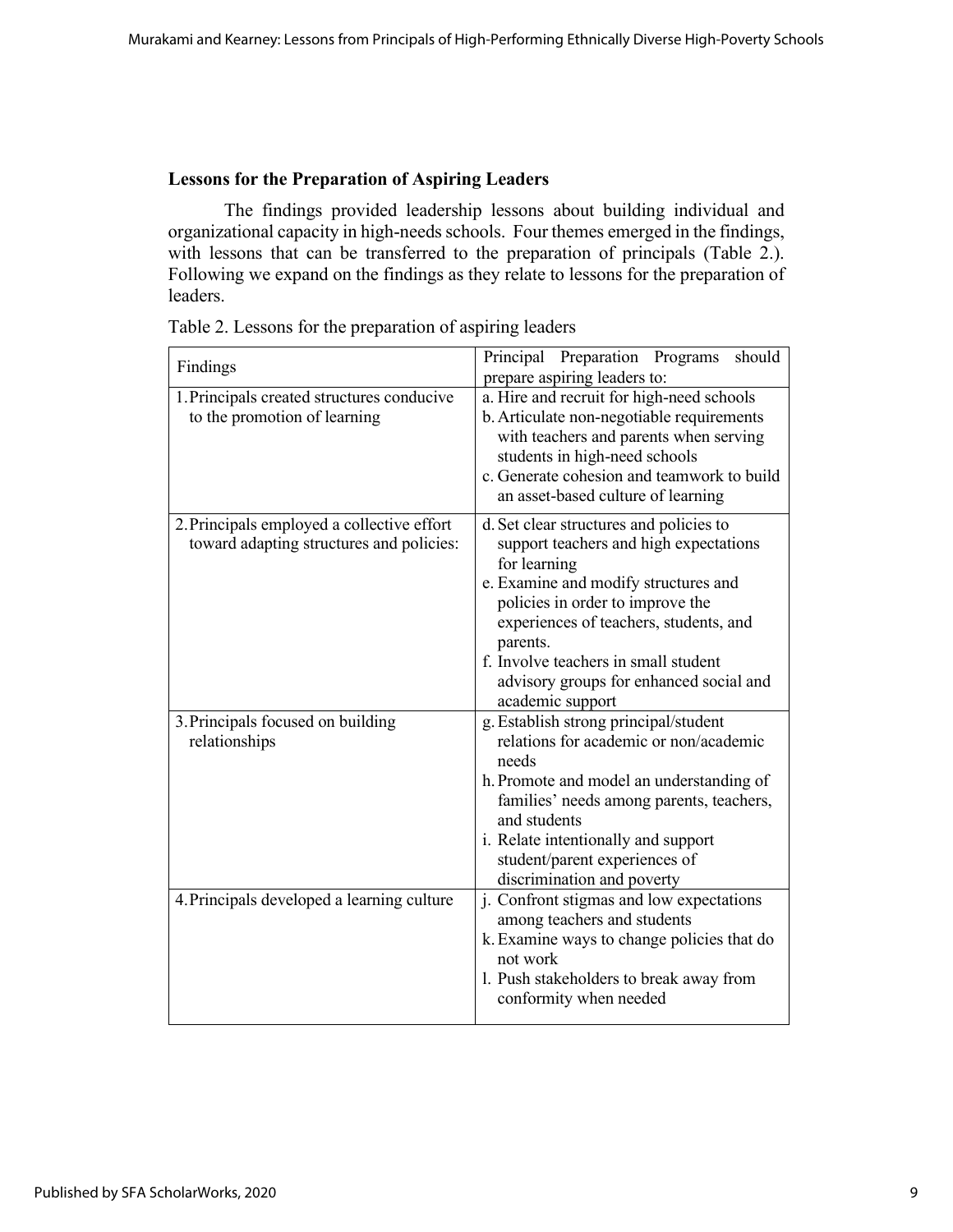Firstly, when focusing on principals creating structures towards the promotion of learning, we learned about the importance of training aspiring leaders how to hire and recruit for high-need schools. Ms. Agnes showed the importance of hiring for commitment, "In this campus, teachers are not afraid of work. They know things are hard, but they are not saying, 'Oh my gosh it's going to be hard.' Their attitude is more towards, "Ok, what do we need to get it done?" Ms. Dee and Mr. Cobb perceived hiring of teachers as a skill to be developed.

The success of a school campus is dependent on collective relationships, according to Ms. Dee: "You may have one teacher that is really great and successful in the classroom, where 100% of those kids pass at the end of the year, but if the rest of the teachers do not perform at the same level, you are still a low performing campus. It is not one person who does it, it is the team." It is important to note that in Texas teachers are re-assigned to campuses by central office personnel. Nonetheless, whether principals selected the teacher or not, they highlighted the importance of cohesion and a mission towards a collective culture of learning.

Principals demonstrated the importance of articulating non-negotiables when serving students in high-need schools. They shared that limitations for students in high-need areas cannot be an excuse for a lack of learning (i.e., less parental involvement, societal problems, attendance, or mobility issues). Similarly, restrictive context or policies were not an excuse for a lack of agency towards students' success.

Secondly, principals were not afraid to adapt structures and policies to meet their school needs. We recognize that there is value in contextualization in preparation of principals, especially in highly vulnerable areas. The principals highlighted the importance of knowing how to generate cohesion and teamwork to build an asset-based culture. They provided examples of high expectation and support. They established teacher and students' advisory groups to provide not only academic, but social support. Reflecting on high levels of learning, Ms. Agnes also emphasized the importance of establishing support for teachers: "Teachers in the school already had established a culture of learning… The only thing they were lacking was support… So that was my big thing, working to support the teachers."

Ms. Dee set a cohesive PLC structure in place to improve teaching quality: "The first thing I started was to develop an understanding that we are a family and you cannot do it all by yourself-- so teachers were divided into small groups." Developing a structure conducive to the promotion of a learning culture was important when setting the tone for high-need school change. As in Klar and Brewer's (2013) study, these principals were successful in generating local structures to encourage the adaptation of practices within their context.

Thirdly, principals in this study focused on building relationships. We agree with Herman et al. (2008) that principals can intentionally build relationships with all school stakeholders and develop a culture of learning so that every student has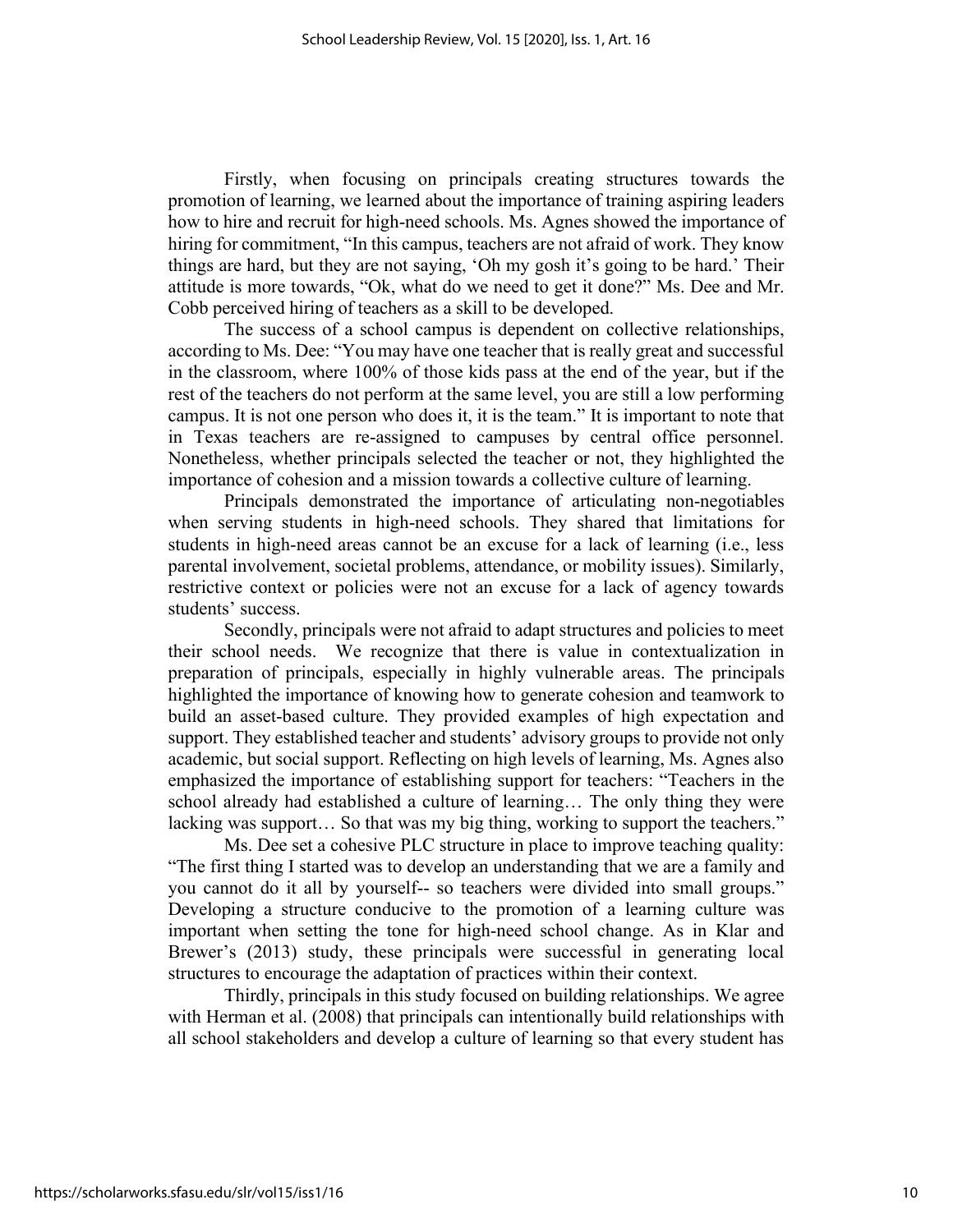the opportunity to reach his/her full potential. Establishing strong principal/student relations for academic and non-academic needs, as well as developing structures connecting teachers to the realities of student lives was a priority for all three principals. Ms. Dee, for example, provided a way to involve teachers in small student advisory groups for enhanced social and academic support. Mr. Cobb had an open-door policy and interacted with his students every day, and Ms. Agnes regularly shared her own story of growing up in poverty. By making connections and intentionally focusing on building relationships with students, parents, and faculty, these principals were able to create a sense of family on each of their campuses.

Finally, the principals in this study emphasized the importance of establishing a learning culture. In considering how best to train aspiring leaders to effectively lead ethnically diverse, high-poverty campuses, the principals emphasized the importance of field experience. Mr. Cobb put it this way, "You've got to require that internship experiences be held at an inner city high-poverty campus, to see what it looks like, what it feels like." Mr. Cobb also emphasized the internship experience saying aspiring leaders should, "Dive into their practices, what the principal is doing, what the teachers are doing. I really feel that the internship should require future leaders to know what is really going on in a Title 1 campus." The experience of specific strategies principals in high-need schools may complete the state expectations to prepare future leaders to develop skills applicable to high need schools.

When focusing on the importance of positively impacting students and breaking away stigmas and low expectations among teachers and students, the principals seemed to indicate the importance of being advocates. Ms. Dee said, "I'm African American, but a large percentage of my campus population is Hispanic, so it was really important for me to learn about my students' culture." Ms. Dee went on to say that she remembered the benefits of attending training sessions in which her professor provided assignments focused on the analysis of a local neighborhood's demographic data. Most concerning was recognizing poverty and discrimination as inherited variables threatening students and their families, to teachers and principals to whom a responsibility to improve this scenario is given. The findings showed principals emphasizing the trust in order to help stakeholders break away from conformity.

### **Discussion**

The principals' lessons demonstrated a need to examine how best to equip future principals for the most challenging schools. The preparation of principals needs to improve the intellectual knowledge while meeting the educational demands in the nation schools. Hess and Kelly (2007) write that, "school principals are asked to lead in a new world marked by unprecedented responsibilities,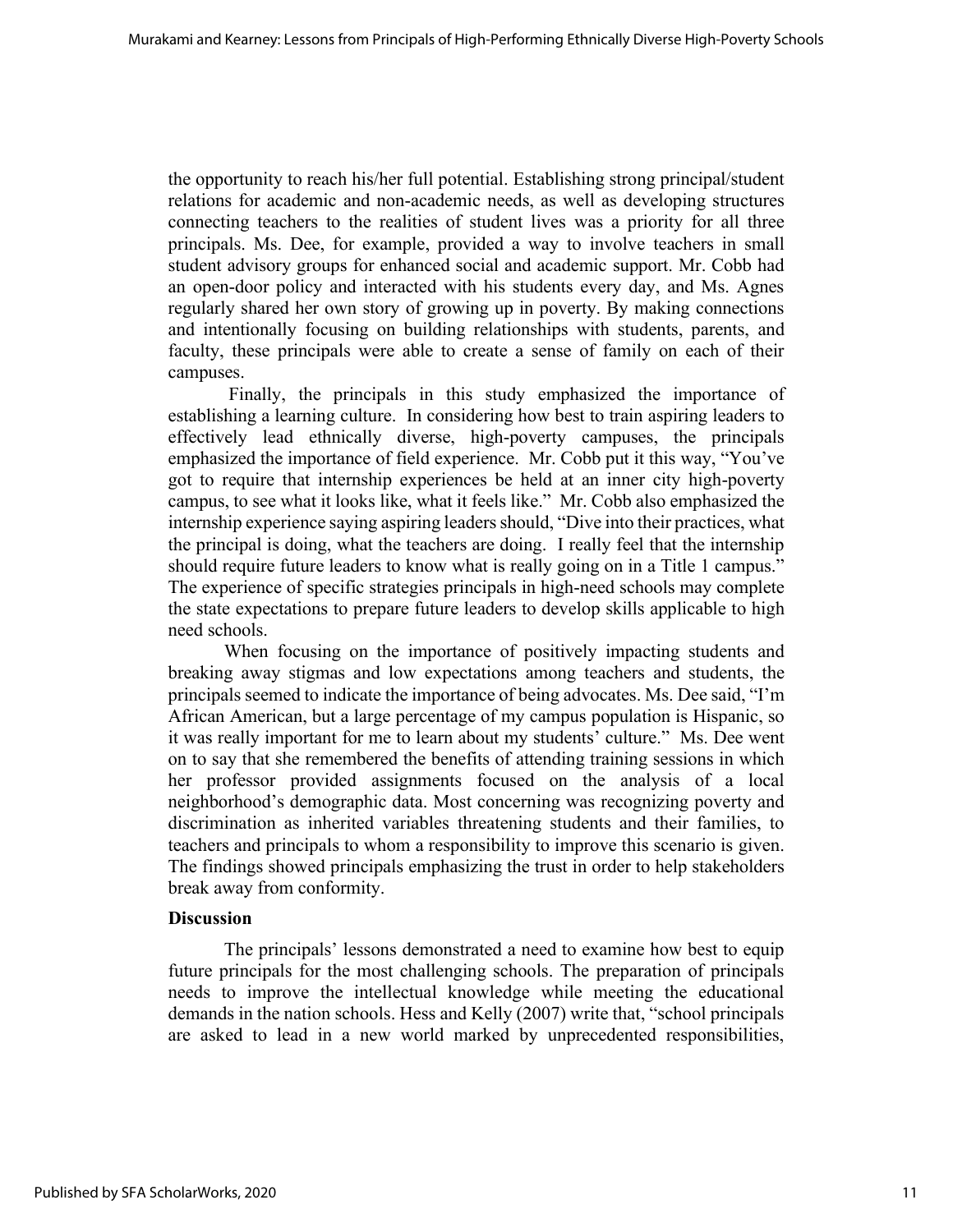challenges, and managerial opportunities" (p. 2). Thus, in order to create change, it is important to tailor principal preparation programs to meet the needs of individual schools and their communities.

The data provided by the participants highlight how leadership preparation programs must be aware of the current realities on the job as principals. Principals in high-need schools demonstrated "a commitment to developing a learning community for teachers, students and staff, with the primary focus of the school on learning and with staff and students working together toward that goal" (Herman, et al., 2008, p. 10). Based on the lessons learned within this study in relation to building capacity in high-need contexts, with consideration to families, and the students' needs, we further propose the following strategies in the preparation of aspiring leaders:

- 1) Design pedagogical modules based on concepts of high-performing, ethnically diverse, high-poverty schools. Class discussion can be facilitated with principals of high-needs schools and professors sharing high-needs school's needs, and practices;
- 2) Assign extensive reviews of the existing research regarding correlates of effective schools and challenges faced by high-needs schools;
- 3) Examine neighborhood data and state reports such as the Texas Academic Performance Report (TAPR), for a high-needs campus in order to identify an area of need.
- 3) Conduct site visits in order to identify leadership strategies specific for highneed areas, with on-site discussions with the campus leadership team;
- 4) Promote opportunities for aspiring leaders to build strong relationships with teachers in local school communities; and
- 5) During the internship, require on-site experiences at a high-poverty ethnically diverse campus. During these assignments, students could first observe and reflect on the practices of various staff members including the principal, school counselor, and classroom teachers. Subsequently they could be required to lead or co-lead an activity with the principal designed to serve the needs of the school community.

Future research examining structures to building a culture of learning are considered, as well as longitudinal research to examine the needs of program graduates. Finally, ways to best support leadership alumni and fostering university partnerships with highly diverse schools seem relevant—in order to increase opportunities to authentically engage principals with practices that support children in high-poverty, highly diverse schools, and sustain leaders in their effectiveness.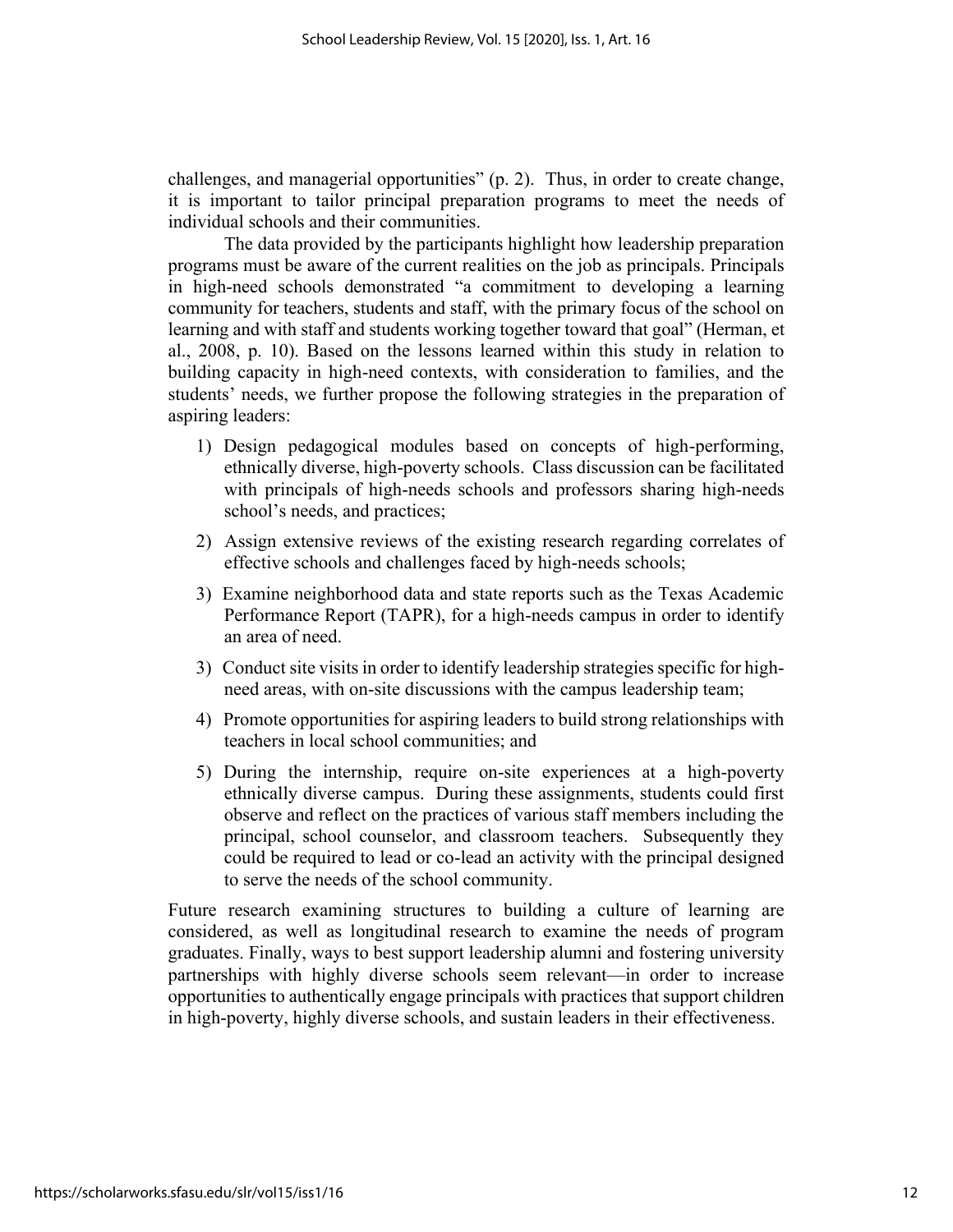# **Conclusion**

*I love what I do. I enjoy every day, and the day that I do not enjoy it, I cannot do it anymore. I love the kids, I love seeing their light bulb turn on. I love working with students and families, I love working with teachers. That is what it means to be an educator – Ms. Dee, principal.*

Ms. Dee and her colleagues did not see themselves as highly effective leaders. Interestingly, they did not talk about scores in separate disciplines. Instead, they talked about the importance of fostering a school culture of learning in these high-need schools, in order to build individual and organizational capacity. Individual capacity was demonstrated by promoting responsibility from all involved in the students' performance. They focused on strengthening teachers, advocating for improvement in teaching, learning, and leading—with student success as the ultimate outcome.

In this study, we learned that rather than blaming society, educators, or a lack of organizational structures, principals implemented structures, worked collectively with the community, and adapted structures and policies to the unique campus' needs. They focused on high expectations instead of specific disciplines, and the task of preparing students under variables out of their control, such as poverty and discrimination. They considered their leadership responsibility to improve the experiences of students, parents, and teachers as rewarding, and significant.

We believe it is important to prepare principals to lead--not utopian schools- -but schools in the most challenging areas. A principal that can lead a high-need school may be well prepared to lead successful schools. We hope that scholars reviewing this study will consider whether the findings can prepare school leaders to promote the success of students in the most challenging contexts.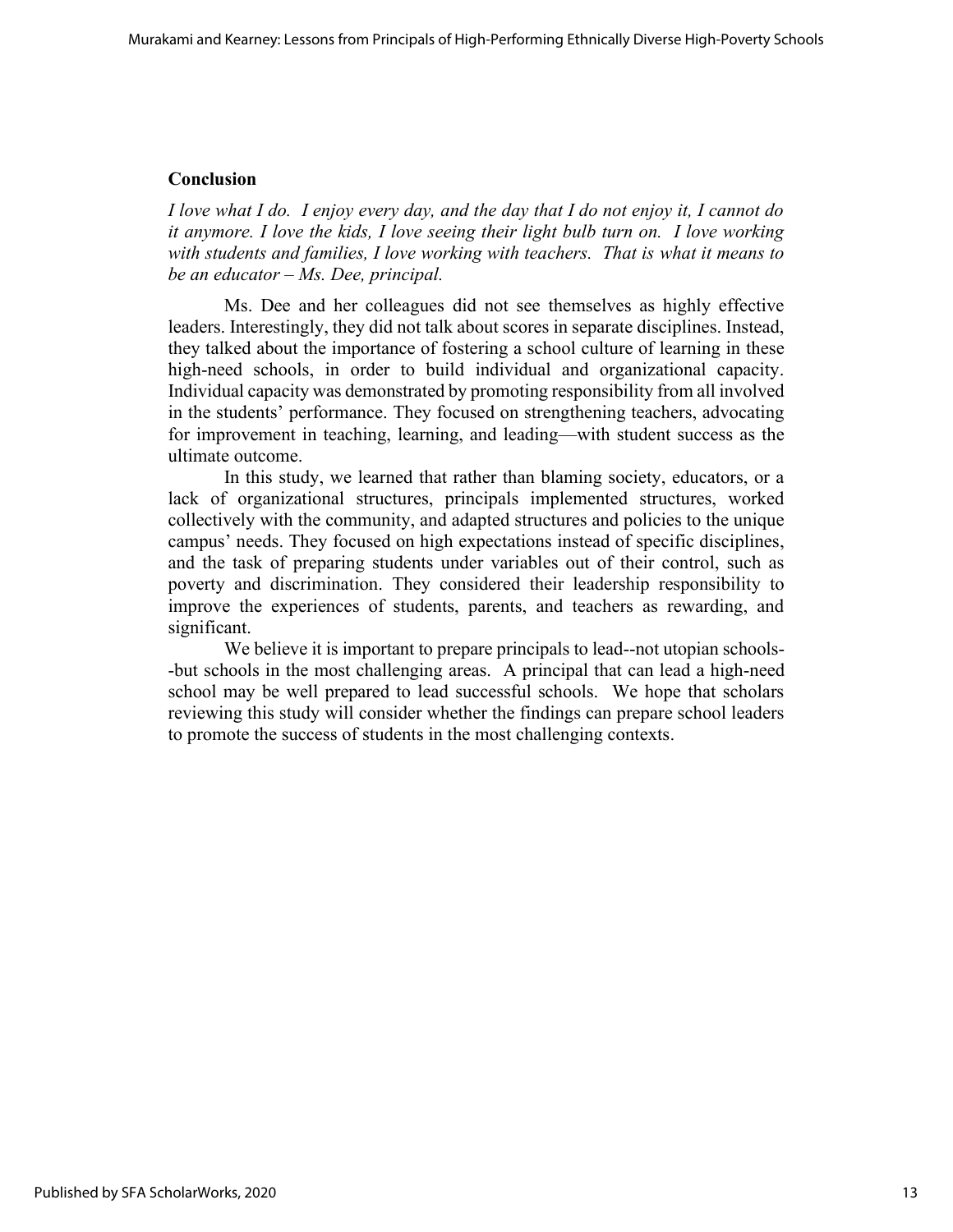### **References**

- Almy, S. & Tooley, M. (2012). Building and sustaining talent. Retrieved June 10, 2018 from <https://files.eric.ed.gov/fulltext/ED543216.pdf>
- Anyon, J. (1981). Social class and school knowledge. *Curriculum Inquiry, 11*(1),  $3 - 42$ .
- Baran, M. L., & Berry, J. R. (2015). International School Leadership Development Network (ISLDN) High-needs schools research protocol and members' guide. Unpublished.
- Borman, G.D., & Overman L.T. (2004). Academic resilience in mathematics among poor and minority students. *The Elementary School Journal, 104*(3), 177-195.
- Center for Education Reform (2013) *A Nation at Risk 1983.* The National Commission on Excellence in Education. [https://www.edreform.com/wp](https://www.edreform.com/wp-content/uploads/2013/02/A_Nation_At_Risk_1983.pdf)[content/uploads/2013/02/A\\_Nation\\_At\\_Risk\\_1983.pdf](https://www.edreform.com/wp-content/uploads/2013/02/A_Nation_At_Risk_1983.pdf)
- Chenoweth, K. (2007). *It's being done: Academic success in unexpected schools*. Cambridge, MA: Harvard Education Press.
- City Data (2017). *Zip Code Detailed Profile.* [www.city-data.com/zipDir.html](http://www.city-data.com/zipDir.html)
- Cummins, J. (1986). Empowering minority students. *Harvard Educational Review, 56*(1), 18-37.
- de Brey, C., Musu, L., McFarland, J., Wilkinson-Flicker, S., Diliberti, M., Zhang, A., Branstetter, C., & Wang, X. (2019). *Status and Trends in the Education of Racial and Ethnic Groups 2018 (NCES 2019-038).* National Center for Education Statistics.<https://nces.ed.gov/pubsearch/>
- Duke, D. L. (2014). A bold approach to developing leaders for low-performing schools. *Management in Education, 28*(3), 80-85.
- Geels, F. W. (2002.) Technological transitions as evolutionary reconfiguration processes: A multilevel perspective and a case study. *Research Policy, 31*  (1), 1257-1274.
- Gurr, D., Drysdale, L., Clarke, S., & Wildy, H. (2014). High-need school in Australia: The leadership of two principals. *Management in Education, 28*(3), 86-90.
- Hattie, J. A. (2009). *Visible Learning: A Synthesis of over 800 Meta-Analyses Relating to Achievement.* London: Routledge.
- Herman, R., Dawson, P., Dee, T., Greene, J., Maynard, R., Redding, S., & Darwin, M. (2008). *Turning around chronically low-performing schools: A practice guide (NCEE #2008-4020).* Washington, DC: National Center for Education Evaluation and Regional Assistance.
- Hess, F.M., & Kelly, A.P. (2007). Learning to lead: What gets taught in principalpreparation programs. *Teachers College Record, 109*(1), 244-274.